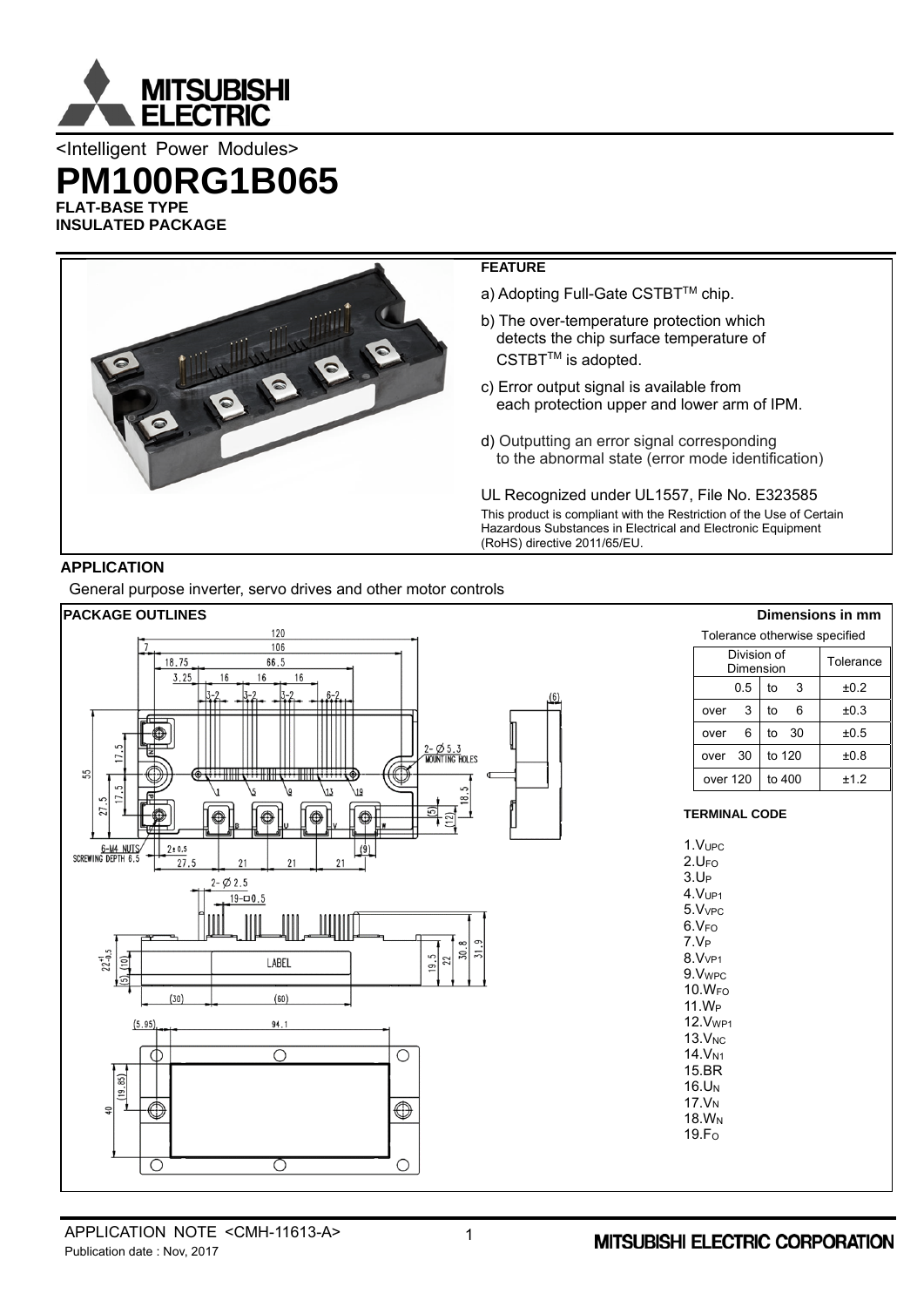

**MAXIMUM RATINGS** (Tvj = 25°C, unless otherwise noted)

#### **INVERTER PART**

| Symbol           | Parameter                             | Conditions                            | Ratings         | Unit                    |
|------------------|---------------------------------------|---------------------------------------|-----------------|-------------------------|
| $V_{CES}$        | Collector-Emitter Voltage             | $V_{D}$ =15 V, V <sub>CIN</sub> =15 V | 650             | $\mathcal{U}$           |
| $I_{\rm C}$      | <b>Collector Current</b>              | $T_c = 25 °C$                         | 100             |                         |
| $I_{\rm CRM}$    |                                       | Pulse                                 | 200             | $\overline{\mathsf{A}}$ |
| $P_{\text{tot}}$ | <b>Total Power Dissipation</b>        | $T_c = 25 °C$                         | 357             | W                       |
| IΕ               | <b>Emitter Current</b>                | $T_c = 25 °C$                         | 100             |                         |
| <b>IERM</b>      | (Free-wheeling Diode Forward current) | Pulse                                 | 200             | $\overline{\mathsf{A}}$ |
| Tvj              | Junction Temperature                  |                                       | $-20 \sim +150$ | °C                      |

\*: Tc measurement point is just under the chip.

### **BRAKE PART**

| Symbol           | Parameter                      | Conditions                            | Ratings         | Unit |
|------------------|--------------------------------|---------------------------------------|-----------------|------|
| $V_{CES}$        | Collector-Emitter Voltage      | $V_{D}$ =15 V, V <sub>CIN</sub> =15 V | 650             |      |
| $I_{\rm C}$      | <b>Collector Current</b>       | $T_c = 25 °C$                         | 50              |      |
| <b>I</b> CRM     |                                | Pulse                                 | 100             | A    |
| $P_{\text{tot}}$ | <b>Total Power Dissipation</b> | $T_c = 25 °C$                         | 240             | W    |
| $V_{R(DC)}$      | Diode Rated Reverse DC Voltage | $T_c = 25 °C$                         | 650             |      |
| IF.              | Diode Forward Current          | $T_c = 25 °C$                         | 50              | A    |
|                  | Junction Temperature           |                                       | $-20 \sim +150$ | °C   |

\*: Tc measurement point is just under the chip.

### **CONTROL PART**

| Symbol                      | Parameter                          | Conditions                                                                                                   | Ratings | Unit |
|-----------------------------|------------------------------------|--------------------------------------------------------------------------------------------------------------|---------|------|
| $V_{D}$                     | Supply Voltage                     | Applied between: $V_{UP1}$ - $V_{UPC}$ , $V_{VP1}$ - $V_{VPC}$ , $V_{WP1}$ - $V_{WPC}$ , $V_{NI}$ - $V_{NC}$ | 20      |      |
| $\mathsf{V}_{\mathsf{CIN}}$ | Input Voltage                      | Applied between: $U_P-V_{UPC}$ , $V_P-V_{VPC}$ , $W_P-V_{WPC}$ , $U_N$ , $V_N$ , $W_N$ , Br - $V_{NC}$       | 20      |      |
| $V_{FO}$                    | <b>Fault Output Supply Voltage</b> | Applied between: $U_{FO}$ - $V_{UPC}$ , $V_{FO}$ - $V_{VPC}$ , $W_{FO}$ - $V_{WPC}$ , Fo- $V_{NC}$           | 20      |      |
| <b>IFO</b>                  | <b>Fault Output Current</b>        | Sink current at $U_{\text{FO}}$ , $V_{\text{FO}}$ , $W_{\text{FO}}$ , Fo terminals                           | 20      | mA   |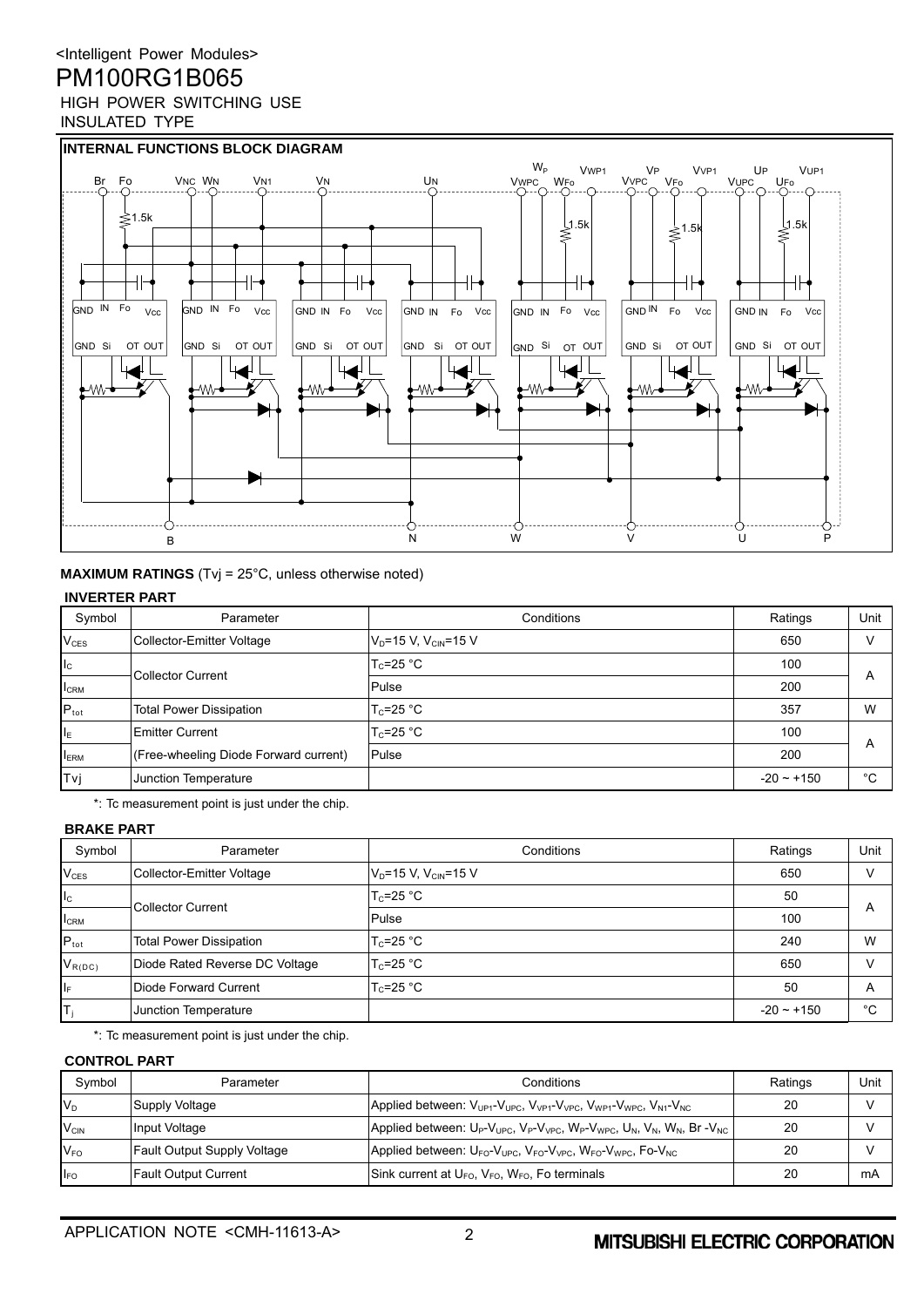### **TOTAL SYSTEM**

| Symbol                    | Conditions<br>Parameter        |                                                            | Ratings      | Unit    |  |  |  |  |  |
|---------------------------|--------------------------------|------------------------------------------------------------|--------------|---------|--|--|--|--|--|
| $V_{CC(PROT)}$            | Supply Voltage Protected by SC | $V_D$ =13.5 V~16.5 V, Inverter Part, Tvj=+125°C start      | 400          |         |  |  |  |  |  |
| $T_{\text{stg}}$          | Storage Temperature            |                                                            | $-40 - +125$ | $\circ$ |  |  |  |  |  |
| $\mathsf{T}_{\mathrm{c}}$ | Operating Case Temperature     |                                                            | $-20 - 125$  | $\circ$ |  |  |  |  |  |
| V <sub>isol</sub>         | <b>Isolation Voltage</b>       | 60Hz, Sinusoidal, Charged part to Base plate, AC 1min, RMS | 2500         |         |  |  |  |  |  |

\*: Tc measurement point is just under the chip.

#### **THERMAL RESISTANCE**

| Symbol         | Parameter                         | Conditions                                                                | Limits |      |                          |      |
|----------------|-----------------------------------|---------------------------------------------------------------------------|--------|------|--------------------------|------|
|                |                                   |                                                                           | Min.   | Typ. | Max.                     | Unit |
| $R_{th(j-c)Q}$ | <b>Thermal Resistance</b>         | Inverter, Junction to case, IGBT, per 1 element (Note1)                   |        |      | 0.35                     |      |
| $R_{th(j-c)D}$ |                                   | Inverter, Junction to case, FWD, per 1 element (Note1)                    |        |      | 0.56                     | K/W  |
| $R_{th(j-c)Q}$ |                                   | Brake, Junction to case, IGBT, per 1 element (Note1)                      |        |      | 0.52                     |      |
| $R_{th(j-c)D}$ |                                   | Brake, Junction to case, FWD, per 1 element<br>(Note1)                    |        |      | 0.88                     |      |
| $R_{th(c-s)}$  | <b>Contact Thermal Resistance</b> | Case to heat sink, per 1 module,<br>Thermal grease applied<br>(Note.1, 2) |        | 14.4 | $\overline{\phantom{a}}$ | K/kW |

Note1. If you use this value,  $R_{th(s-a)}$  should be measured just under the chips.

Note2. Typical value is measured by using thermally conductive grease of  $\lambda$ =0.9W/(m·K), D<sub>(c-s)</sub>=50 μm.

#### **CHIP LOCATION (Top view)** Dimension in mm, torelance:  $\pm 1$ mm  $(120)$  $(106)$  $22.8$ 48.0  $69.6$ 82.4  $93.4$  $59.4$  $37.5$ <br> $36.8$ 28.2<br>(UP, VP, WP) 33<br>27.1<br>(UN, VN, WN)  $27.5$  $18.6$ <br> $16.3$ ١  $\bigcirc$ W Ē  $\theta$ LABEL SIDE Tr\*\* : IGBT<br>Di\*\* : FWD  $7.0$ 27.2  $37.4$ 47.6  $60.0$ 83.0 Di\*\* : FWD  $70.4$  $93.4$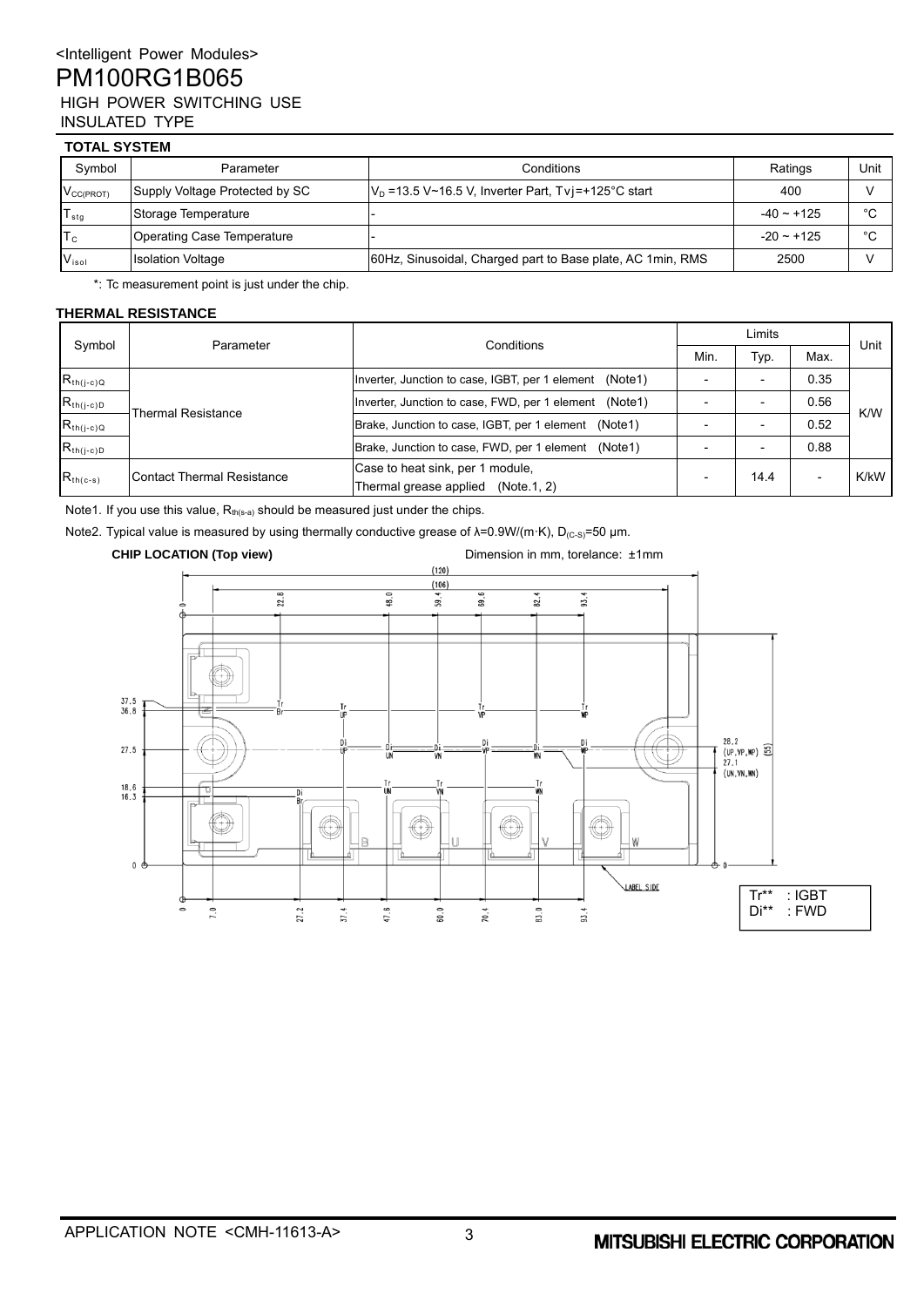### **ELECTRICAL CHARACTERISTICS** (Tvj= 25°C, unless otherwise noted)

### **INVERTER PART**

|                   | Parameter                            | Conditions                                                      |              | Limits                   |                              |                              | Unit                     |         |
|-------------------|--------------------------------------|-----------------------------------------------------------------|--------------|--------------------------|------------------------------|------------------------------|--------------------------|---------|
| Symbol            |                                      |                                                                 |              |                          | Min.                         | Typ.                         | Max.                     |         |
|                   |                                      |                                                                 |              | Terminal                 |                              | $\qquad \qquad \blacksquare$ | 1.75                     |         |
|                   | Collector-Emitter Saturation Voltage | $VD=15 V, IC=100 A$                                             | Tvj=25 $°C$  | Chip                     |                              | 1.25                         |                          | $\vee$  |
| $V_{CEsat}$       |                                      | $V_{CIN}$ =0 V, Pulsed, (Fig.1)                                 | Tvj=125 $°C$ | Terminal                 |                              |                              | 2.0                      |         |
|                   |                                      |                                                                 |              | Chip                     | $\qquad \qquad \blacksquare$ | 1.33                         | $\overline{\phantom{a}}$ |         |
|                   | Emitter-Collector Voltage            | Tvj=25 $°C$<br>$V_{D}$ =15 V, I <sub>F</sub> =100A,             |              | Terminal                 |                              | $\overline{\phantom{0}}$     | 1.95                     | $\vee$  |
|                   |                                      |                                                                 |              | Chip                     | $\overline{\phantom{0}}$     | 1.40                         |                          |         |
| $V_{EC}$          |                                      | Tvj=125 $°C$<br>$V_{\text{CIN}}$ = 15 V, pulsed, (Fig.2)        |              | Terminal                 |                              | $\overline{\phantom{0}}$     | 2.05                     |         |
|                   |                                      |                                                                 | Chip         | $\overline{\phantom{0}}$ | 1.45                         | $\overline{\phantom{a}}$     |                          |         |
| $t_{\mathsf{on}}$ |                                      | $V_D = 15$ V, $V_{CIN} = 0$ V $\leftrightarrow$ 15 V,           |              |                          | 0.3                          | 0.6                          | 1.2                      |         |
| $t_{rr}$          |                                      | $V_{CC}$ =300 V, I <sub>C</sub> =100A,                          |              | $\overline{a}$           | 0.2                          | 0.65                         |                          |         |
| $t_{c(on)}$       | <b>Switching Time</b>                | Tvj=125 °C,                                                     |              |                          |                              | 0.17                         | 0.75                     | $\mu s$ |
| $\rm t_{off}$     |                                      | Inductive Load                                                  |              |                          |                              | 1.0                          | 2.3                      |         |
| $\rm t_{c(off)}$  |                                      | (Fig.3, 4)                                                      |              |                          |                              | 0.13                         | 0.4                      |         |
|                   |                                      | $V_{CE} = V_{CES}$ , $V_D = 15 V$ ,<br>$V_{CIN} = 15 V$ (Fig.5) |              | Tvj=25 $°C$              | $\overline{\phantom{a}}$     | $\overline{\phantom{0}}$     | 1                        |         |
| $I_{\text{CES}}$  | Collector-Emitter Cut-off Current    |                                                                 |              | Tvj=125 $^{\circ}$ C     |                              |                              | 10                       | mA      |

#### **BRAKE PART**

| Symbol           | Parameter                            | Conditions                                                   |                      |            | Limits                   |                          |                          | Unit |
|------------------|--------------------------------------|--------------------------------------------------------------|----------------------|------------|--------------------------|--------------------------|--------------------------|------|
|                  |                                      |                                                              |                      |            | Min.                     | Typ.                     | Max.                     |      |
|                  |                                      | $V_D = 15 V, I_C = 50 A$                                     | Tvj=25 $°C$          | Terminal   |                          | $\overline{\phantom{a}}$ | 1.7                      |      |
|                  |                                      |                                                              |                      | Chip       | $\overline{\phantom{0}}$ | 1.25                     | $\overline{\phantom{a}}$ | V    |
| $V_{CEsat}$      | Collector-Emitter Saturation Voltage | $V_{\text{CIN}} = 0$ V, Pulsed, (Fig.1)                      | Tvj=125 $^{\circ}$ C | Terminal   |                          | $\overline{\phantom{a}}$ | 1.95                     |      |
|                  |                                      |                                                              |                      | Chip       |                          | 1.33                     | $\overline{\phantom{a}}$ |      |
|                  |                                      | Tvj=25 $°C$<br>$I_F = 50A$<br>Tvj=125 °C                     |                      | Terminal   |                          |                          | 1.9                      | V    |
|                  |                                      |                                                              |                      | Chip       |                          | 1.40                     | $\overline{\phantom{a}}$ |      |
| $V_{FM}$         | Diode Forward Voltage                |                                                              |                      | Terminal   |                          | $\overline{\phantom{a}}$ | 2.0                      |      |
|                  |                                      |                                                              |                      | Chip       | $\overline{\phantom{0}}$ | 1.45                     | $\overline{\phantom{a}}$ |      |
|                  |                                      | $V_{CE} = V_{CES}$ , $V_D = 15 V$ , $V_{CIN} = 15 V$ (Fig.5) |                      | Tvj=25 °C  |                          | $\overline{\phantom{a}}$ |                          |      |
| $I_{\text{CES}}$ | Collector-Emitter Cut-off Current    |                                                              |                      | Tvi=125 °C | $\overline{\phantom{a}}$ | $\overline{\phantom{a}}$ | 10                       | mA   |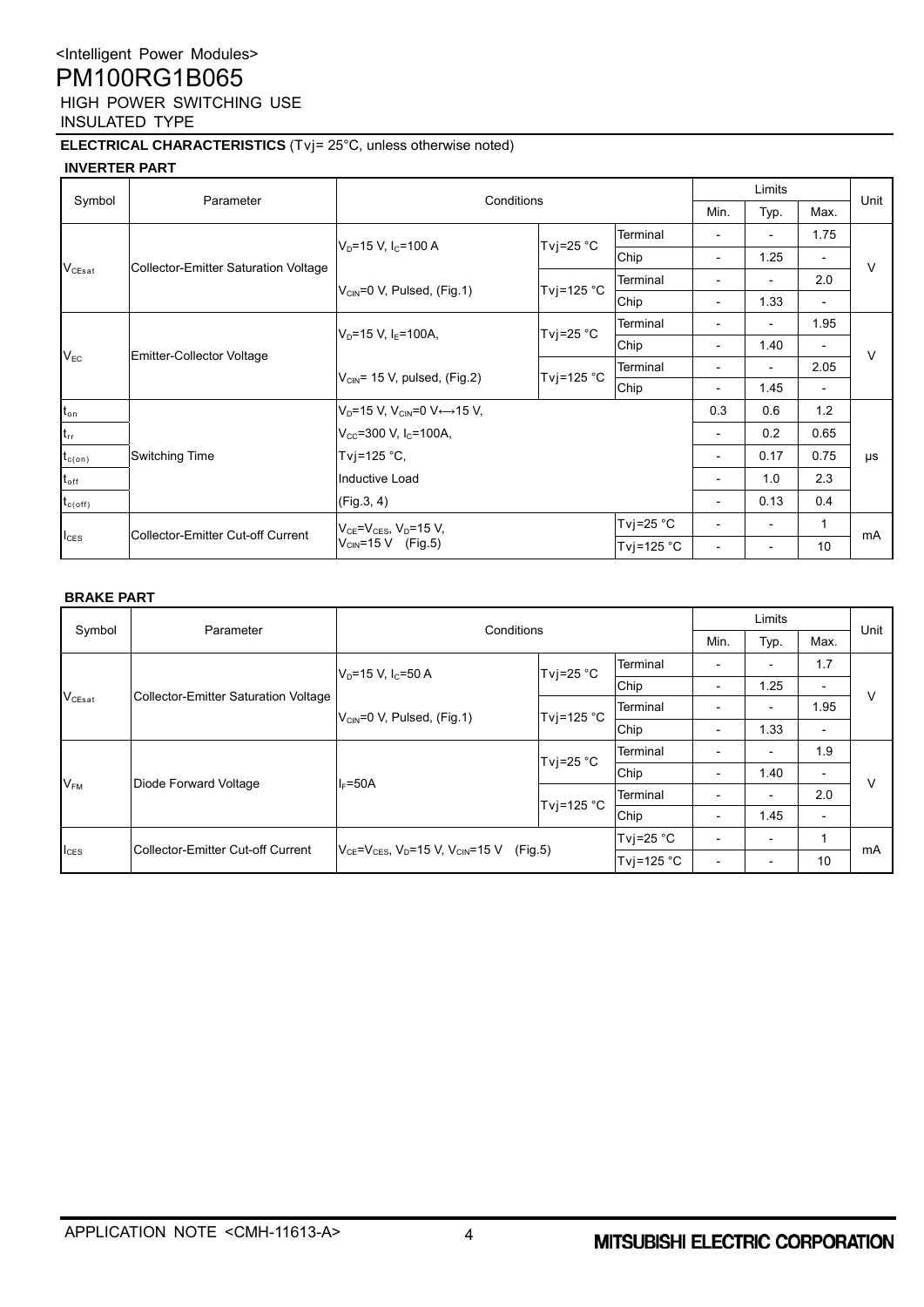### **ELECTRICAL CHARACTERISTICS** (Tvj = 25°C, unless otherwise noted)

### **CONTROL PART**

|                     |                                  |                                                                                      | Conditions          |                          | Limits                   |                              |             |
|---------------------|----------------------------------|--------------------------------------------------------------------------------------|---------------------|--------------------------|--------------------------|------------------------------|-------------|
| Symbol              | Parameter                        |                                                                                      |                     |                          | Typ.                     | Max.                         | Unit        |
|                     |                                  |                                                                                      | $V_{P1}$ - $V_{PC}$ | $\overline{a}$           | 4                        | 6                            |             |
|                     |                                  | $V_D = 15 V, V_{CIN} = 15 V$                                                         | $V_{N1}$ - $V_{NC}$ | $\overline{\phantom{0}}$ | 16                       | 24                           |             |
| II <sub>D</sub>     | <b>Circuit Current</b>           | $VD=15$ V, $VC1N=0$ V $\leftrightarrow$ 15 V, $VCC=400$ V                            | $V_{P1}$ - $V_{PC}$ | $\overline{\phantom{0}}$ | 16                       | 19                           | mA          |
|                     |                                  | $I_c = 0A$ , Tvj=125 °C, f <sub>c</sub> ≤20kHz                                       | $V_{N1}$ - $V_{NC}$ | $\overline{\phantom{0}}$ | 58                       | 68                           |             |
| $V_{th(ON)}$        | Input ON Threshold Voltage       | Applied between:                                                                     |                     | 1.2                      | 1.5                      | 1.8                          | $\vee$      |
| $V_{th(OFF)}$       | Input OFF Threshold Voltage      | $U_P-V_{UPC}$ , $V_P-V_{VPC}$ , $W_P-V_{WPC}$ , $U_N$ , $V_N$ , $W_N$ , Br- $V_{NC}$ |                     | 1.7                      | 2.0                      | 2.3                          |             |
|                     | Short Circuit Trip Level         | -20≤Tvj≤125 °C, V <sub>D</sub> =15 V (Fig.3, 6)                                      | Inverter            | 200                      | $\overline{\phantom{a}}$ | $\overline{\phantom{a}}$     | A           |
| <b>SC</b>           |                                  |                                                                                      | <b>Brake</b>        | 100                      | $\overline{a}$           | $\overline{\phantom{a}}$     |             |
| $t_{d(SC)}$         | Short Circuit Current Delay Time | $V_D = 15 V$ , Tvj = 125 °C (Fig. 3, 6)                                              |                     |                          | 2.0                      | $\overline{\phantom{a}}$     | μs          |
| <b>OT</b>           |                                  |                                                                                      | Trip level          | 150                      | $\overline{\phantom{a}}$ | $\qquad \qquad \blacksquare$ | $^{\circ}C$ |
| $OT_{\text{(hys)}}$ | Over Temperature Protection      | Detect temperature of IGBT chip surface                                              | <b>Hysteresis</b>   | -                        | 20                       | $\overline{\phantom{a}}$     |             |
| $UV_t$              | <b>Supply Circuit</b>            |                                                                                      | Trip level          | 11.0                     | 12.0                     | 12.7                         | $\vee$      |
| UV <sub>r</sub>     | Under-Voltage Protection         |                                                                                      | Reset level         | $\overline{\phantom{a}}$ | 12.5                     | $\overline{\phantom{0}}$     |             |
| $I_{FO(H)}$         |                                  |                                                                                      |                     | $\overline{\phantom{0}}$ | $\overline{\phantom{a}}$ | 0.01                         |             |
| $I_{FO(L)}$         | <b>Fault Output Current</b>      | $V_D = 15 V$ , $V_{FO} = 15 V$ (Note3)                                               |                     | $\overline{\phantom{0}}$ | 10                       | 15                           | mA          |
|                     |                                  |                                                                                      | OT                  | $\overline{\phantom{0}}$ | 8.0                      | $\overline{\phantom{a}}$     | ms          |
| t <sub>FO</sub>     | <b>Fault Output Pulse Width</b>  | $V_D = 15 V$<br>(Note3)                                                              | <b>UV</b>           | $\overline{\phantom{0}}$ | 4.0                      | $\overline{\phantom{a}}$     |             |
|                     |                                  |                                                                                      | <b>SC</b>           | $\overline{\phantom{a}}$ | 2.0                      | $\overline{\phantom{a}}$     |             |

Note3. Fault output is given only when the internal SC, OT & UV protections schemes of either upper or lower arm device operate to protect it.

#### **MECHANICAL RATINGS AND CHARACTERISTICS**

| Symbol  | Parameter              | Conditions                        |     | Limits |                          |             |
|---------|------------------------|-----------------------------------|-----|--------|--------------------------|-------------|
|         |                        |                                   |     | Typ.   | Max.                     | Unit        |
| $M_s$   | <b>Mounting Torque</b> | M5<br>Mounting part<br>screw:     | 2.5 | 3.0    | 3.5                      | $N \cdot m$ |
| $M_{t}$ | <b>Mounting Torque</b> | M4<br>Main terminal part<br>screw | 1.5 | .      | 2.0                      |             |
| Im      | Imass                  |                                   |     | 260    | $\overline{\phantom{0}}$ |             |

#### **RECOMMENDED CONDITIONS FOR USE**

| Symbol                      | Parameter                       | Conditions                                                                                                              | Recommended value | Unit |
|-----------------------------|---------------------------------|-------------------------------------------------------------------------------------------------------------------------|-------------------|------|
| $V_{\rm CC}$                | Supply Voltage                  | Applied across P-N terminals                                                                                            | $\leq 400$        |      |
| $V_D$                       | <b>Control Supply Voltage</b>   | Applied between:<br>$V_{UP1}$ - $V_{UPC}$ , $V_{VP1}$ - $V_{VPC}$ , $V_{WP1}$ - $V_{WPC}$ , $V_{N1}$ - $V_{NC}$ (Note4) | $15.0 \pm 1.5$    |      |
| $V_{\text{CIN}(\text{ON})}$ | Input ON Voltage                | Applied between:                                                                                                        | $\leq 0.8$        |      |
| $V_{CIN(OFF)}$              | Input OFF Voltage               | $U_P-V_{UPC}$ , $V_P-V_{VPC}$ , $W_P-V_{WPC}$ , $U_N$ , $V_N$ , $W_N$ , Br- $V_{NC}$                                    | $\geq 9.0$        |      |
| f <sub>PWM</sub>            | <b>PWM Input Frequency</b>      | Using Application Circuit of Fig. 8                                                                                     | $\leq 20$         | kHz  |
| $t_{dead}$                  | Arm Shoot-through Blocking Time | For IPM's each input signals<br>(Fiq.7)                                                                                 | $\geq 2.0$        | μs   |

This product is compliant with the Restriction of the Use of Certain Hazardous Substances in Electrical and Electronic Equipment (RoHS) directive 2011/65/EU.

Note4. With ripple satisfying the following conditions: dv/dt swing ≤ ±5 V/μs, Variation ≤ 2 V peak to peak



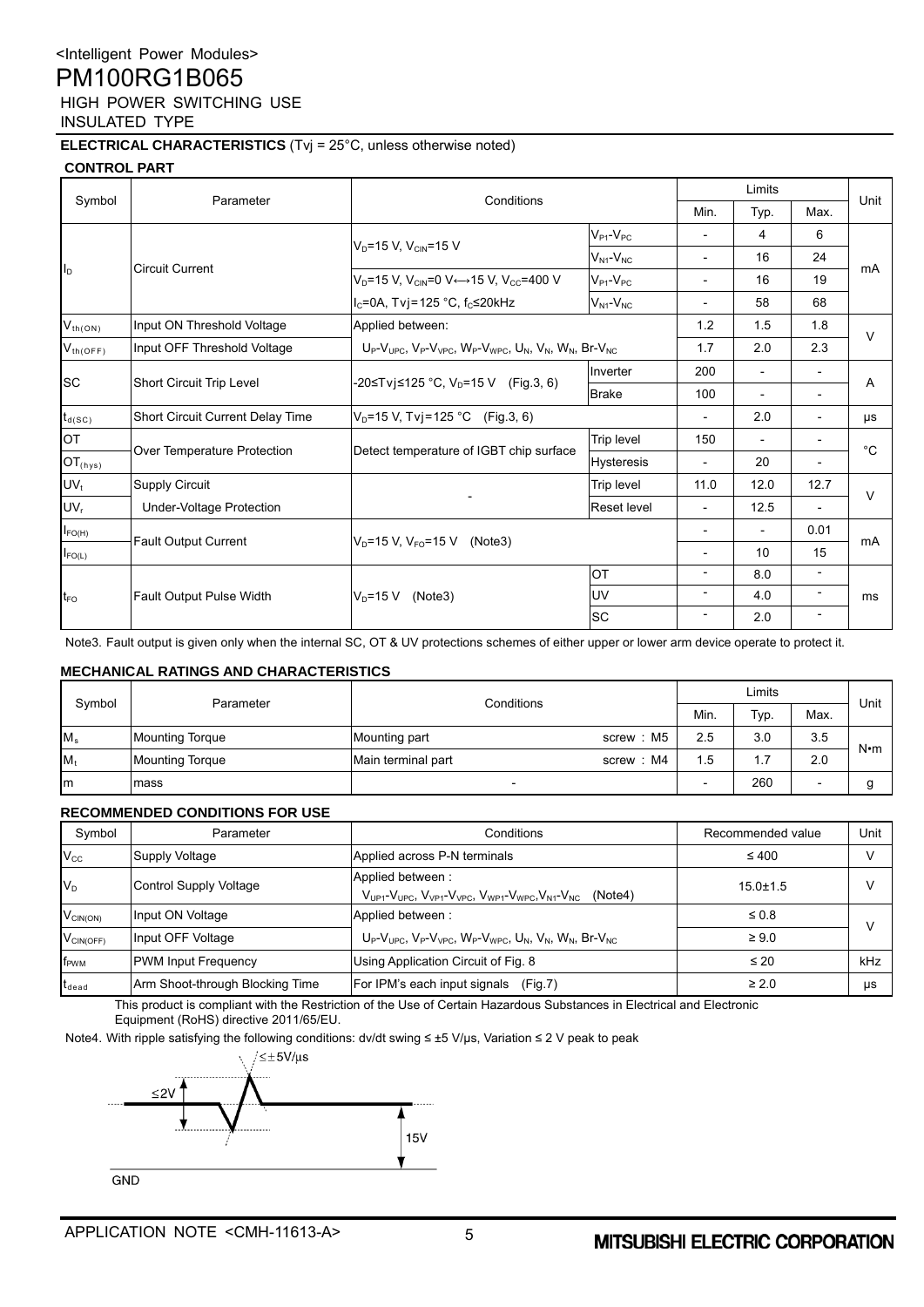### **PRECAUTIONS FOR TESTING**

 $\sqrt{D}$ 

VD(all)

1. Before applying any control supply voltage  $(V_D)$ , the input terminals should be pulled up by resistors, etc. to their corresponding supply voltage and each input signal should be kept off state.

After this, the specified ON and OFF level setting for each input signal should be done.

2. When performing "SC" tests, the turn-off surge voltage spike at the corresponding protection operation should not be allowed to rise above V<sub>CES</sub> rating of the device.

(These test should not be done by using a curve tracer or its equivalent.)



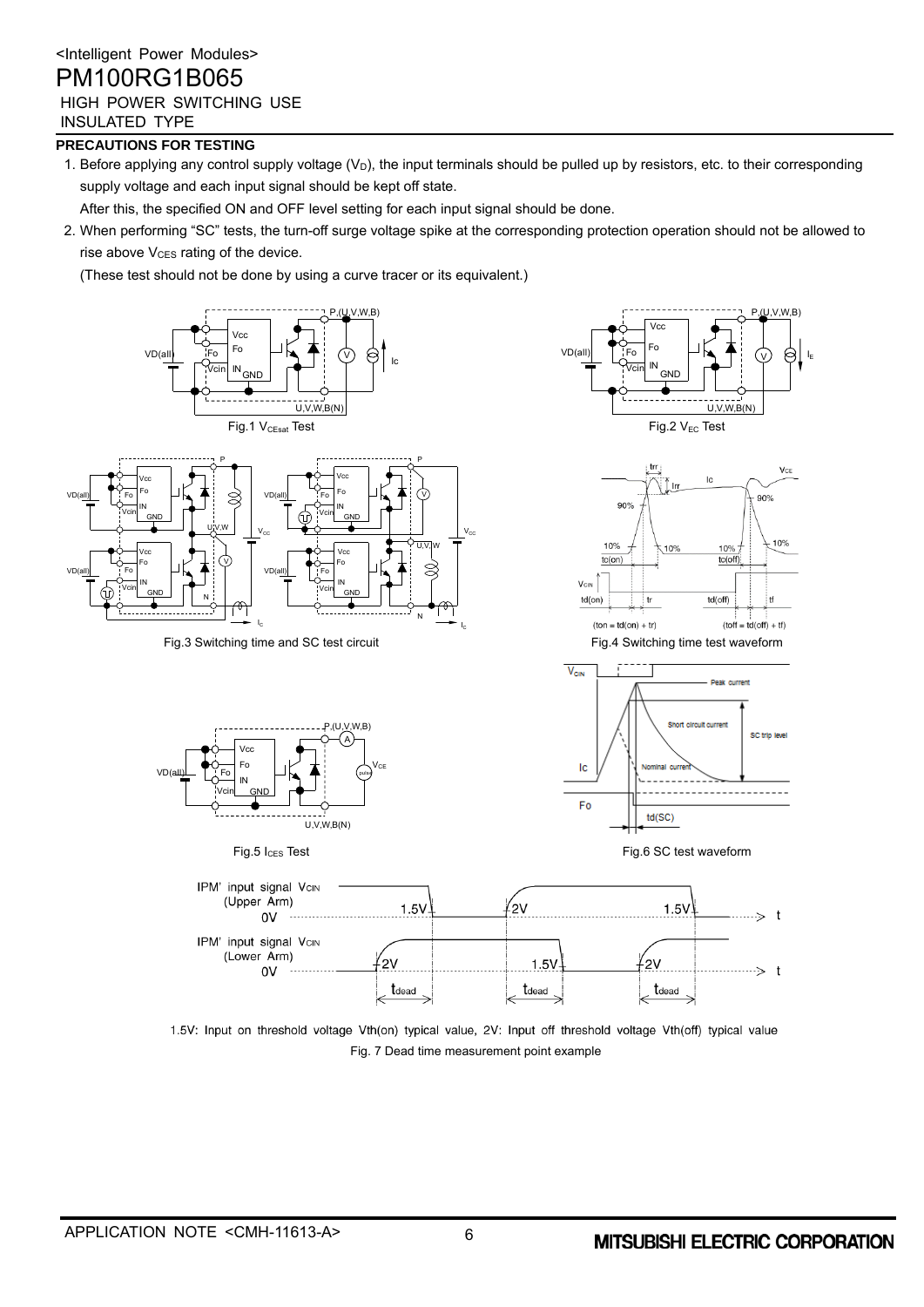

### **NOTES FOR STABLE AND SAFE OPERATION ;**

- Design the PCB pattern to minimize wiring length between opto-coupler and IPM's input terminal, and also to minimize the stray capacity between the input and output wirings of opto-coupler.
- Connect low impedance capacitor between the Vcc and GND terminal of each fast switching opto-coupler.
- Fast switching opto-couplers: t<sub>PLH</sub>, t<sub>PHL</sub> ≤ 0.8µs, Use High CMR type.
- Slow switching opto-coupler: CTR > 100% (\*can be applied to Brake part input signal, in this case, resistor should be selected properly).
- Use 4 isolated control power supplies (V<sub>D</sub>). Also, care should be taken to minimize the instantaneous voltage charge of the power supply.
- Make inductance of DC bus line as small as possible, and minimize surge voltage using snubber capacitor between P and N terminal.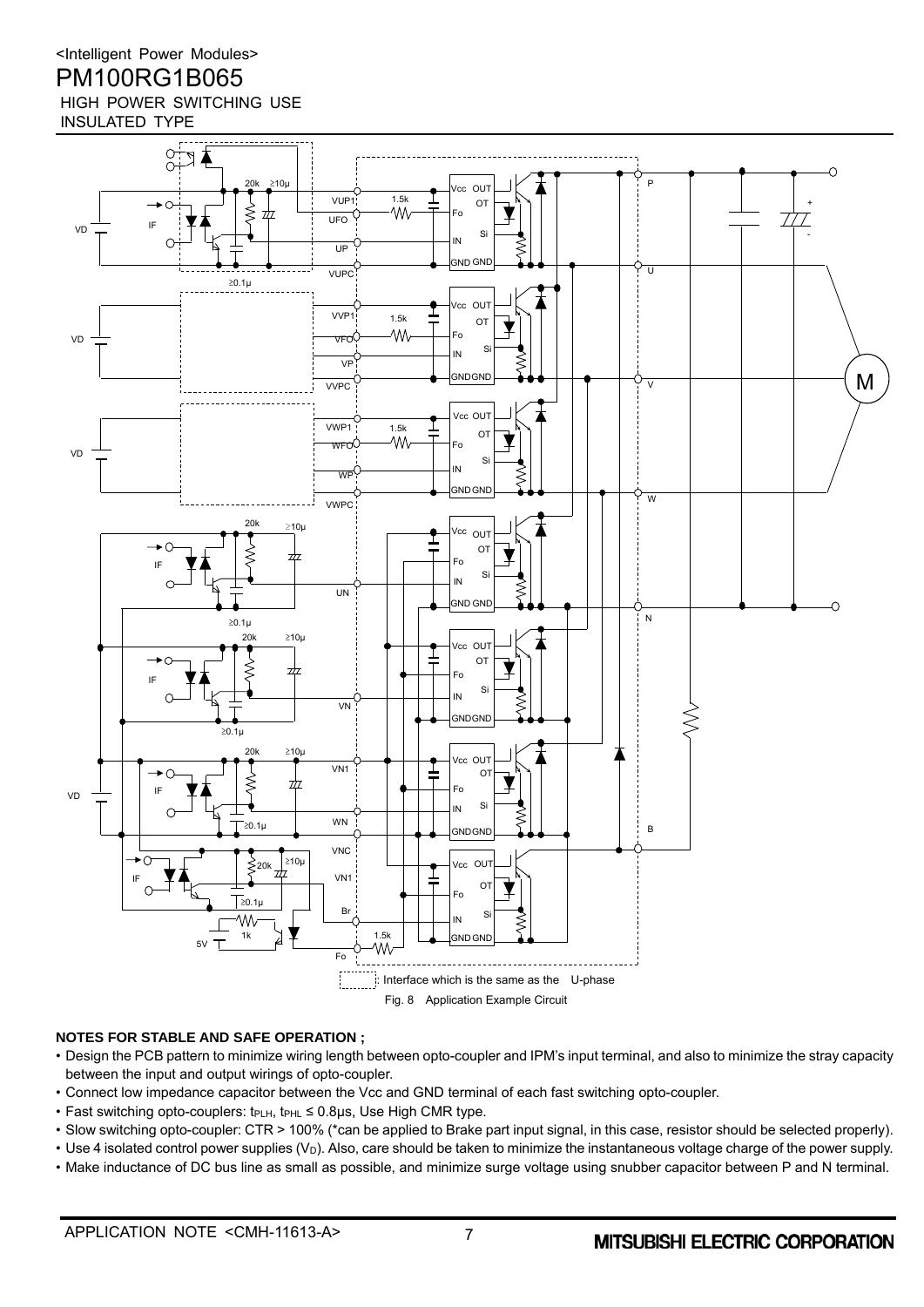





0 20 40 60 80 100 120





0.1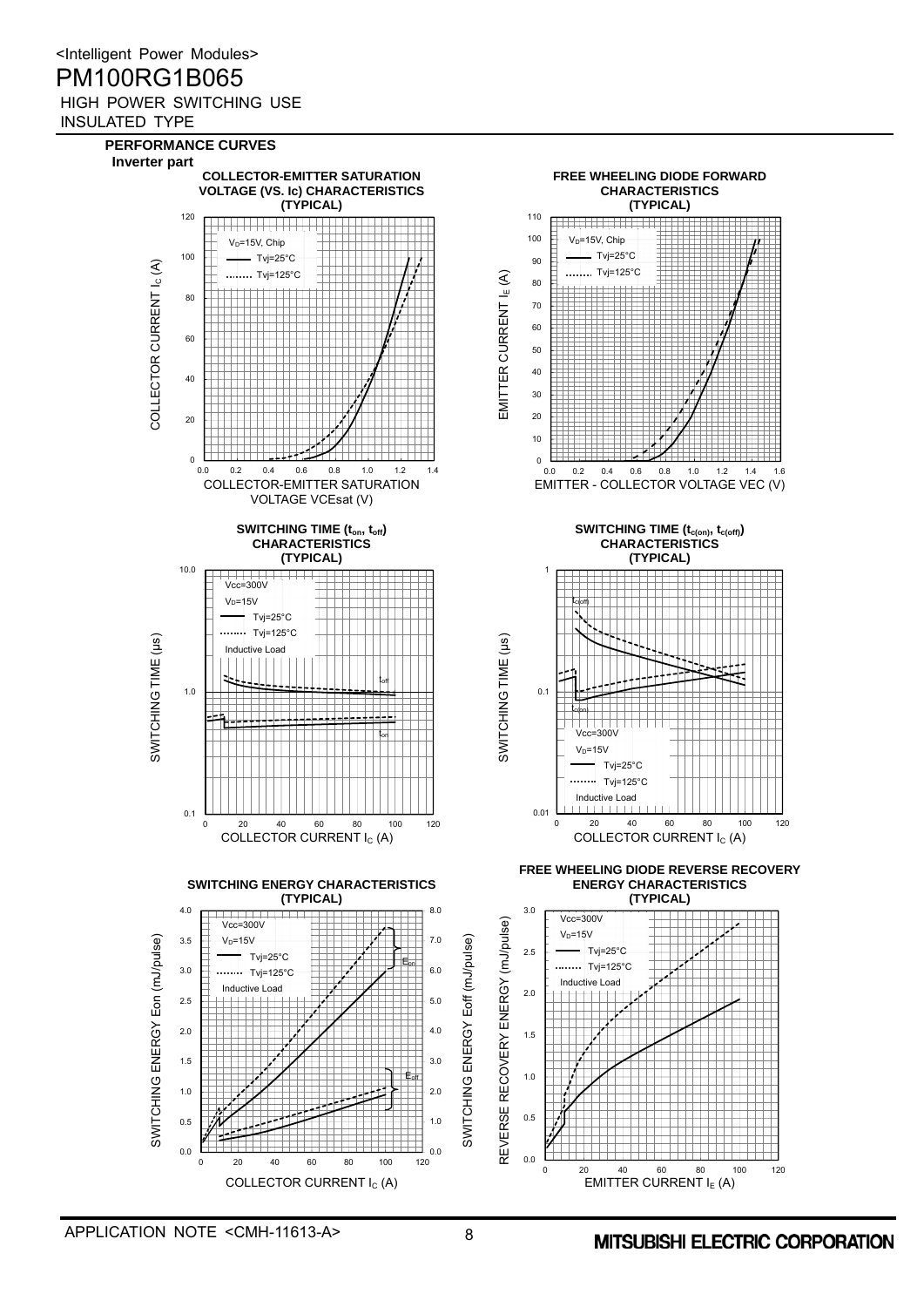

 $_{0.001}$  L  $_{0.00001}$ 

TIME (s)

FWD Part;

**THIM** 

0.0001 0.001 0.01 0.1 1 10

Per unit base: Rth(j-c)D=0.56K /W

**TELLUME ELEVINIE ELEVINIE** 

 $+11$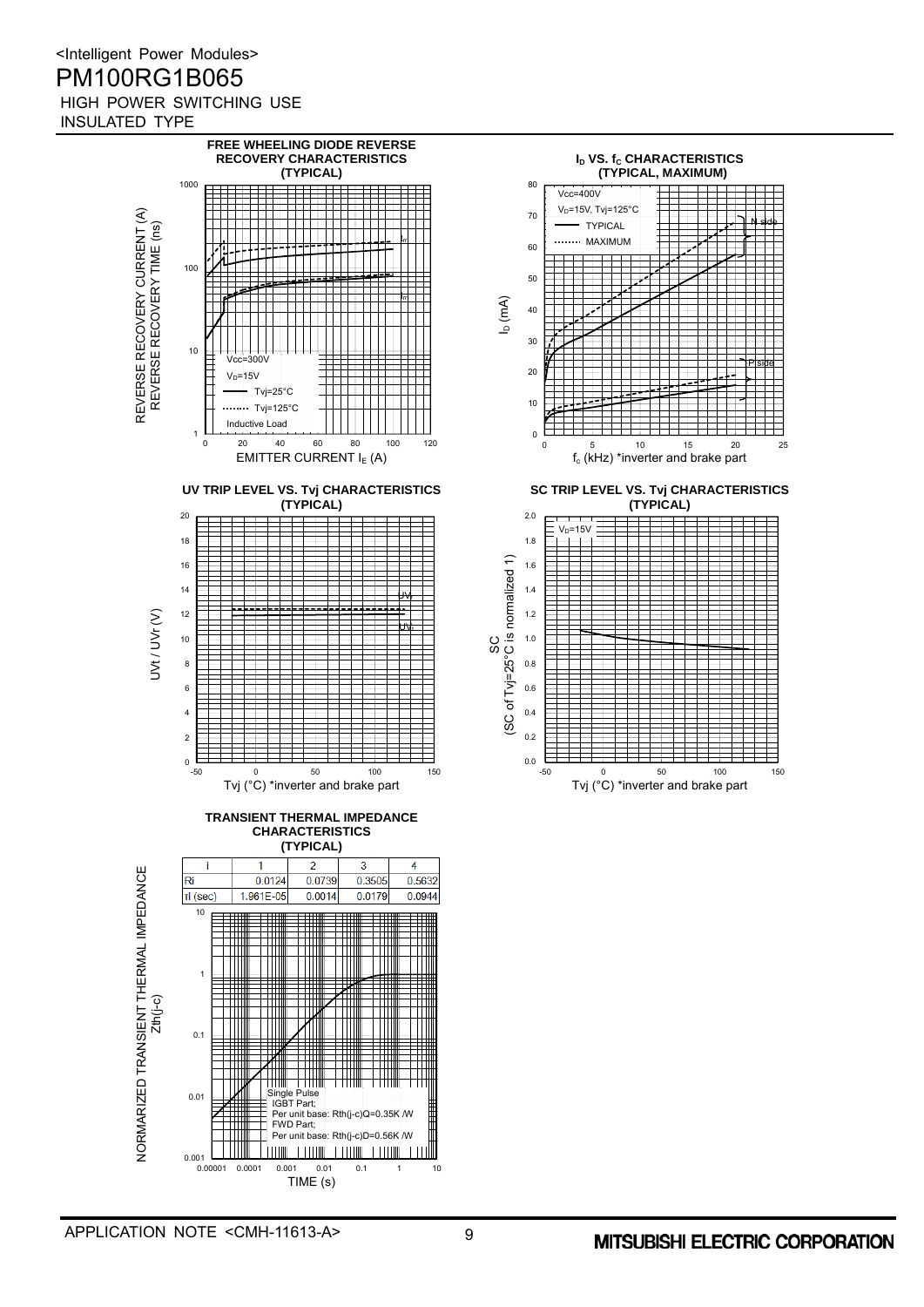

TIME (s)